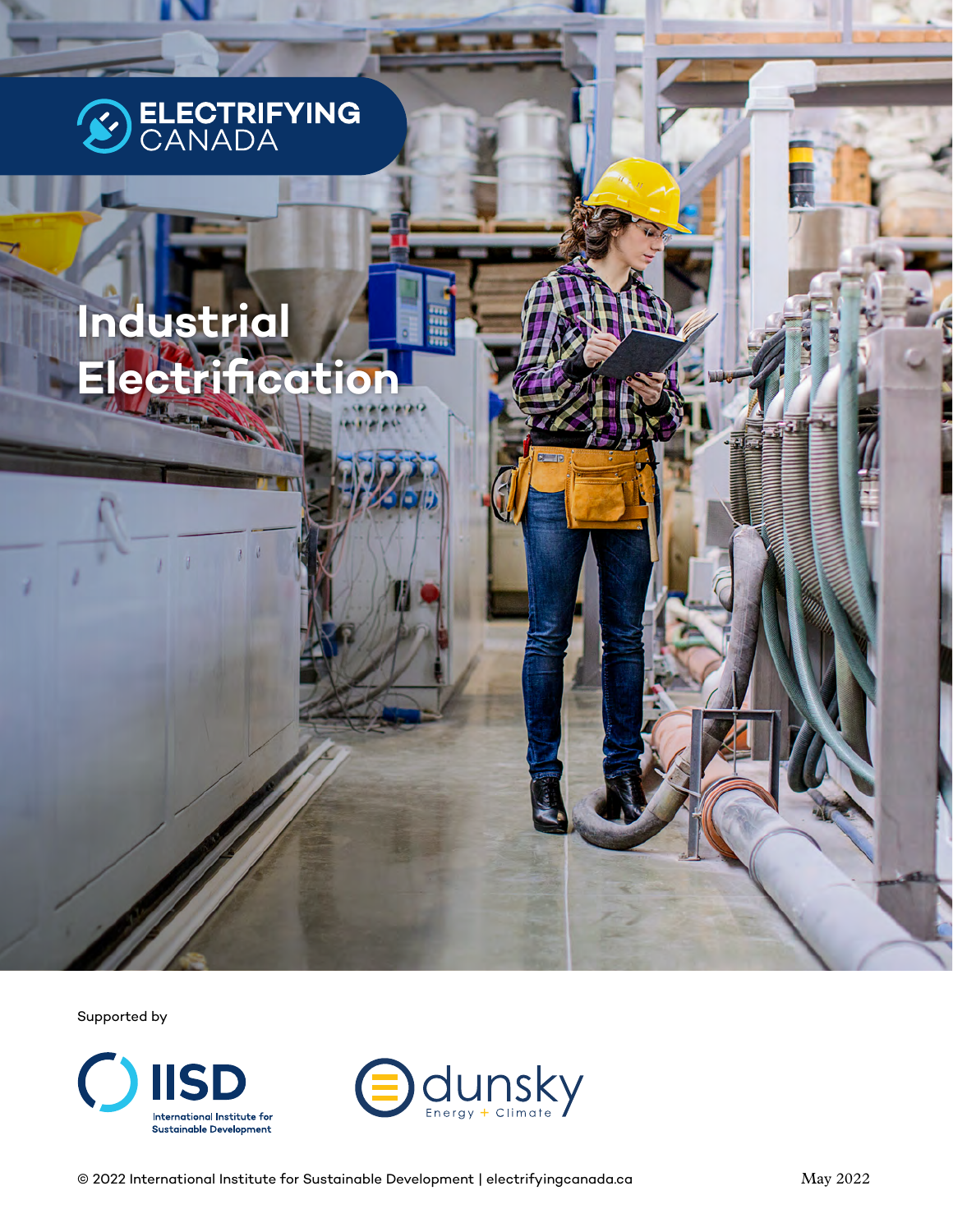© 2022 International Institute for Sustainable Development Published by the International Institute for Sustainable Development

This publication is licensed under a [Creative Commons Attribution-](https://creativecommons.org/licenses/by-nc-sa/4.0/)[NonCommercial-ShareAlike 4.0 International License](https://creativecommons.org/licenses/by-nc-sa/4.0/).

#### **Industrial Electrification**

May 2022

Photo: iStock

**Citation:** Electrifying Canada. (2022). *Industrial electrification.* International Institute for Sustainable Development. [https://www.iisd.org/system/files/2022-05/](https://www.iisd.org/system/files/2022-05/industrial-electrification-en.pdf) [industrial-electrification-en.pdf](https://www.iisd.org/system/files/2022-05/industrial-electrification-en.pdf)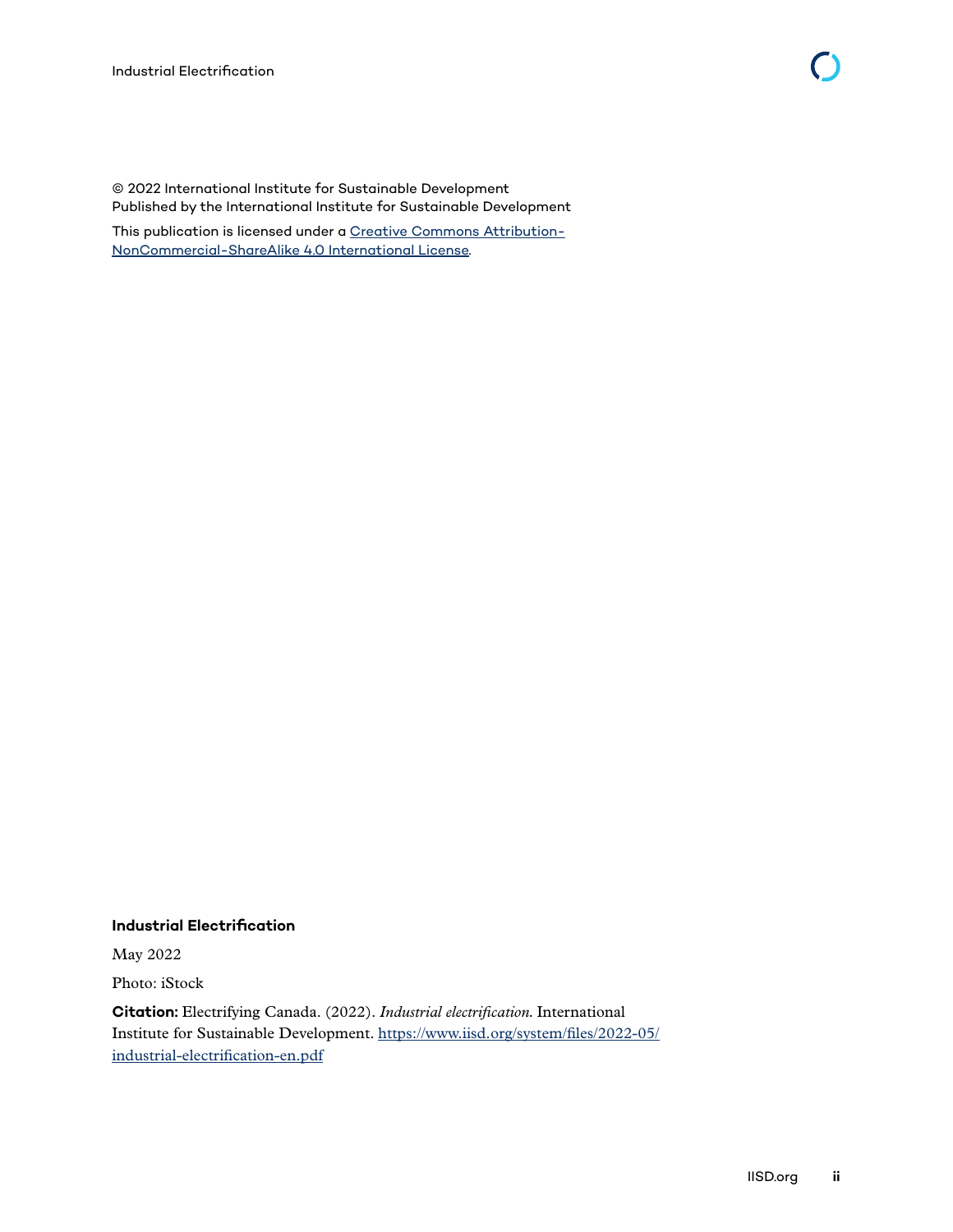#### **About Electrifying Canada**

Electrifying Canada is a business-led task force aiming to accelerate electrification across Canada to reach net-zero by 2050. As business leaders, we are eager to collaborate with government, Indigenous, and civil society leaders to translate electrification ambition into action. The Electrifying Canada task force is affiliated with the Energy Transitions Commission and funded by its founding members. Learn more at electrifyingcanada.ca.

#### **Members:**











IVEY foundation







**Advisors:**

888 Energy **Transitions** Commission

#### **About the Research**

Research for the Electrifying Canada task force is provided by Dunsky Energy + Climate Advisors. Dunsky's team of nearly 50 specialists across the buildings, transportation, industry, and energy supply sectors is proud to serve as the task force's research arm.

This report is a collective view of the Electrifying Canada task force and may not represent the individual viewpoints of members and/or their respective organizations.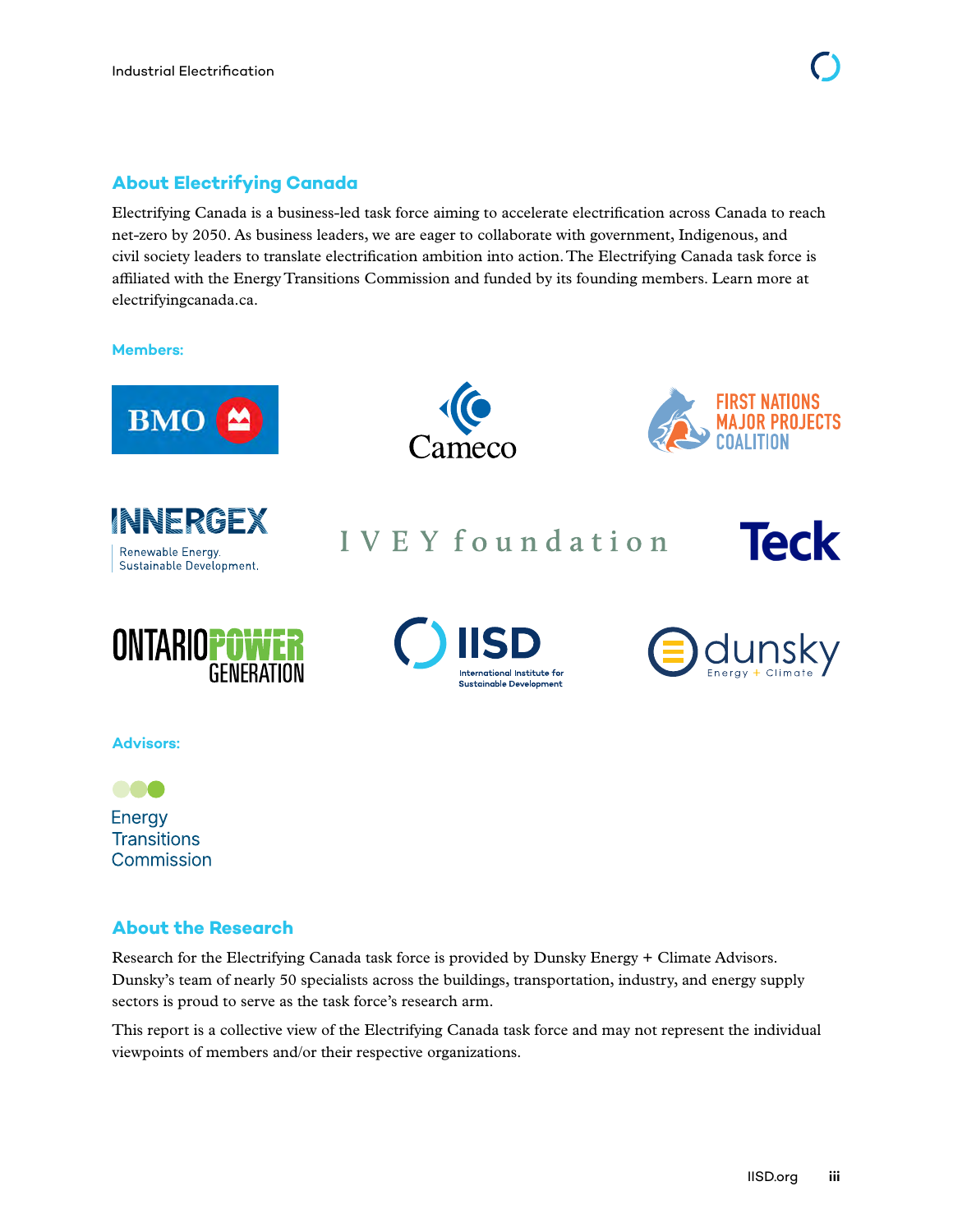## **Table of Contents**

| 2.2 Align Utility Planning and Growth With Net-Zero Pathways to Ensure Ample Clean        |  |
|-------------------------------------------------------------------------------------------|--|
| 3.4 Tilt the Playing Field Toward Decarbonization by Improving Carbon Pricing Certainty 9 |  |
|                                                                                           |  |
|                                                                                           |  |

## **List of Figures**

| Figure 1. There are major opportunities to meet net-zero targets through |  |
|--------------------------------------------------------------------------|--|
|                                                                          |  |
|                                                                          |  |

### **List of Boxes**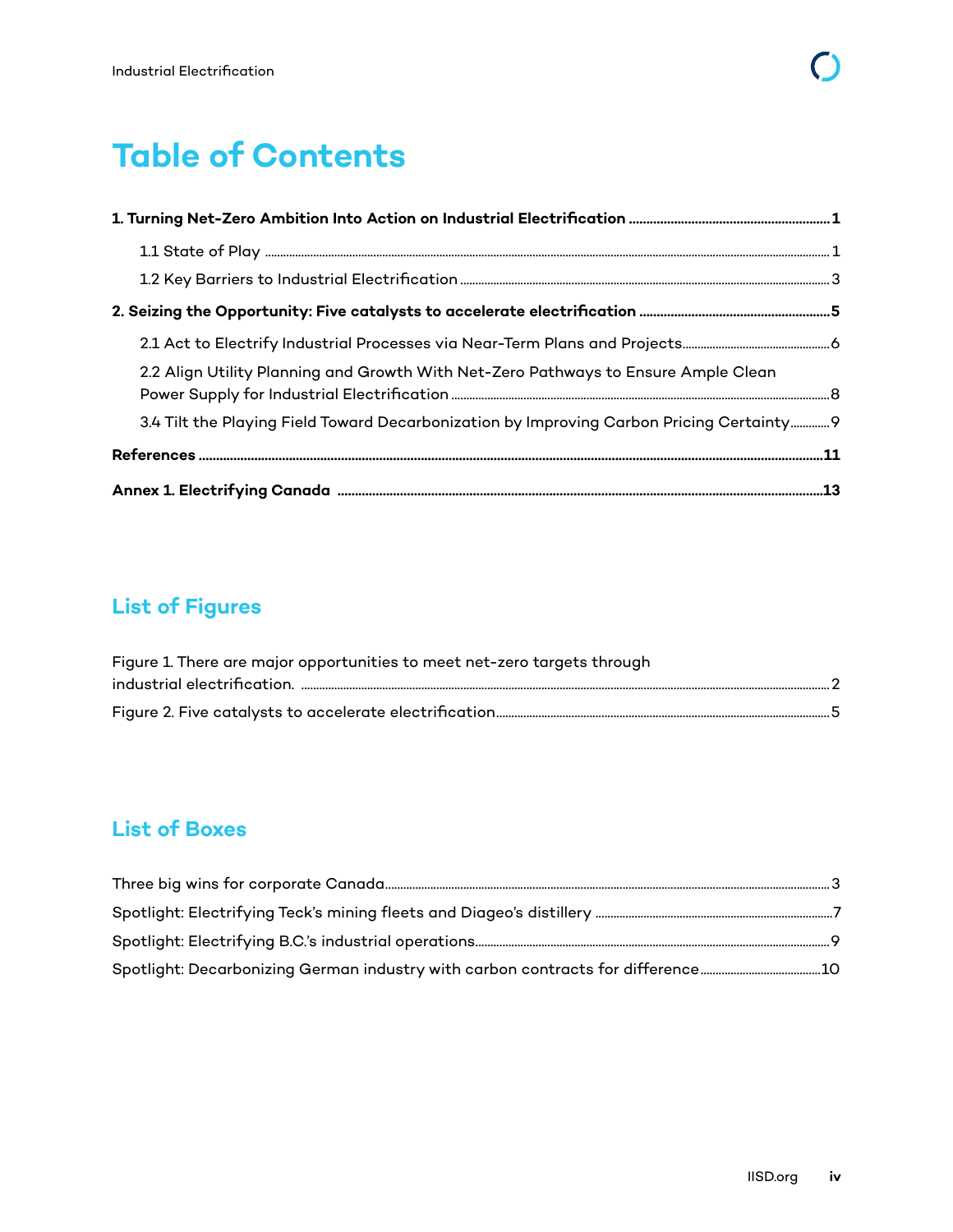## <span id="page-4-0"></span>**1. Turning Net-Zero Ambition Into Action on Industrial Electrification**

Industrial activity is a major contributor to Canada's greenhouse gas emissions: excluding oil, gas, and refining industries, industrial energy use and processes are the sources of around 15% of Canadian emissions (Langlois-Bertrand et al., 2021). The sector's immense diversity means there is no one-size-fits-all solution to meet net-zero emissions targets but rather countless opportunities for innovation. In many cases, this means electrification—substitution of fossil fuels for clean Canadian electricity, with opportunities ranging from the implementation of commercially available solutions to experimenting with emerging technologies.

The Electrifying Canada task force is targeting industrial sectors that have high energy consumption and significant potential to electrify existing processes but which have not seen high levels of electrification to date. We have identified the **manufacturing, mining, and construction sectors** as meeting these criteria, in addition to being sectors where Canada possesses unique experience and motivation for decarbonization.

### **1.1 State of Play**

Today, the Canadian industrial sector uses electricity to power more than 25% of its energy needs. In its *Canadian Energy Outlook 2021,* the Institut de l'énergie Trottier forecasts that industry needs to ramp up its electricity use to meet 41% of its energy needs by 2050 while simultaneously reducing the sector's total energy consumption—in other words electrifying while significantly improving energy productivity in parallel (Langlois-Bertrand et al., 2021).

The potential for electrification is not equal in all industrial sectors. Some plants and processes are making early inroads into electrification—such as aluminum production, which uses electricity to meet over 80% of its energy needs (Natural Resources Canada, 2020). Other industrial activities see much lower electricity use—for example, less than 10% of mining energy needs are met by electricity and virtually no electricity is used in construction (Natural Resources Canada, 2020).

Our task force assessed industrial activity based on the potential to electrify relative to current levels of electrification (Figure 1). Our focus sectors—manufacturing, mining, and construction can benefit from off-the-shelf or modified existing technologies to begin electrifying more of their operations. However, as explored below, the electrification of these sectors has stalled in the face of a number of barriers.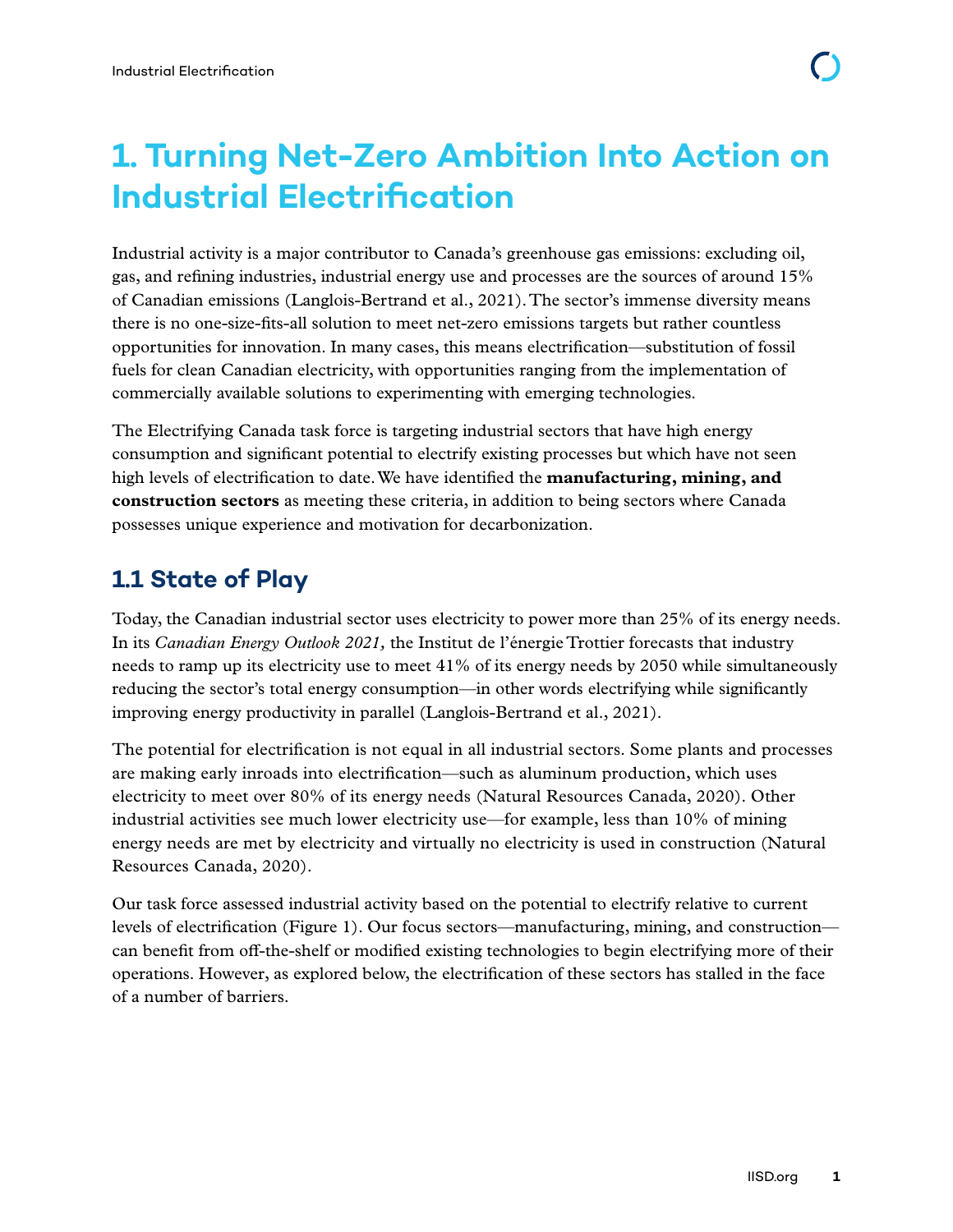<span id="page-5-0"></span>**Figure 1.** There are major opportunities to meet net-zero targets through industrial electrification



Note: Bubble size reflects current total energy consumption. Source: Produced by Dunsky Energy + Climate Advisors for Electrifying Canada, 2022. Data sources: Langlois-Bertrand et al., 2021; Natural Resources Canada, 2020.

Discussing industrial electrification requires addressing the diverse technical solutions, established and emerging, that go far beyond electric boilers. Solutions include highly efficient industrial heat pumps to provide low- to medium-temperature process heating, efficient drying processes using microwaves and infrared heating, indirect electrification through hydrogen (in specific cases), and high-temperature electric arc furnaces in other cases.

Some sectors, like mining, are looking to electrify off-road transportation, benefiting from the learnings of on-road transportation but requiring modifications to vehicles and charging infrastructure based on unique site needs. Each industry and its specific processes have a unique pathway to capitalize on the potential of clean electrification.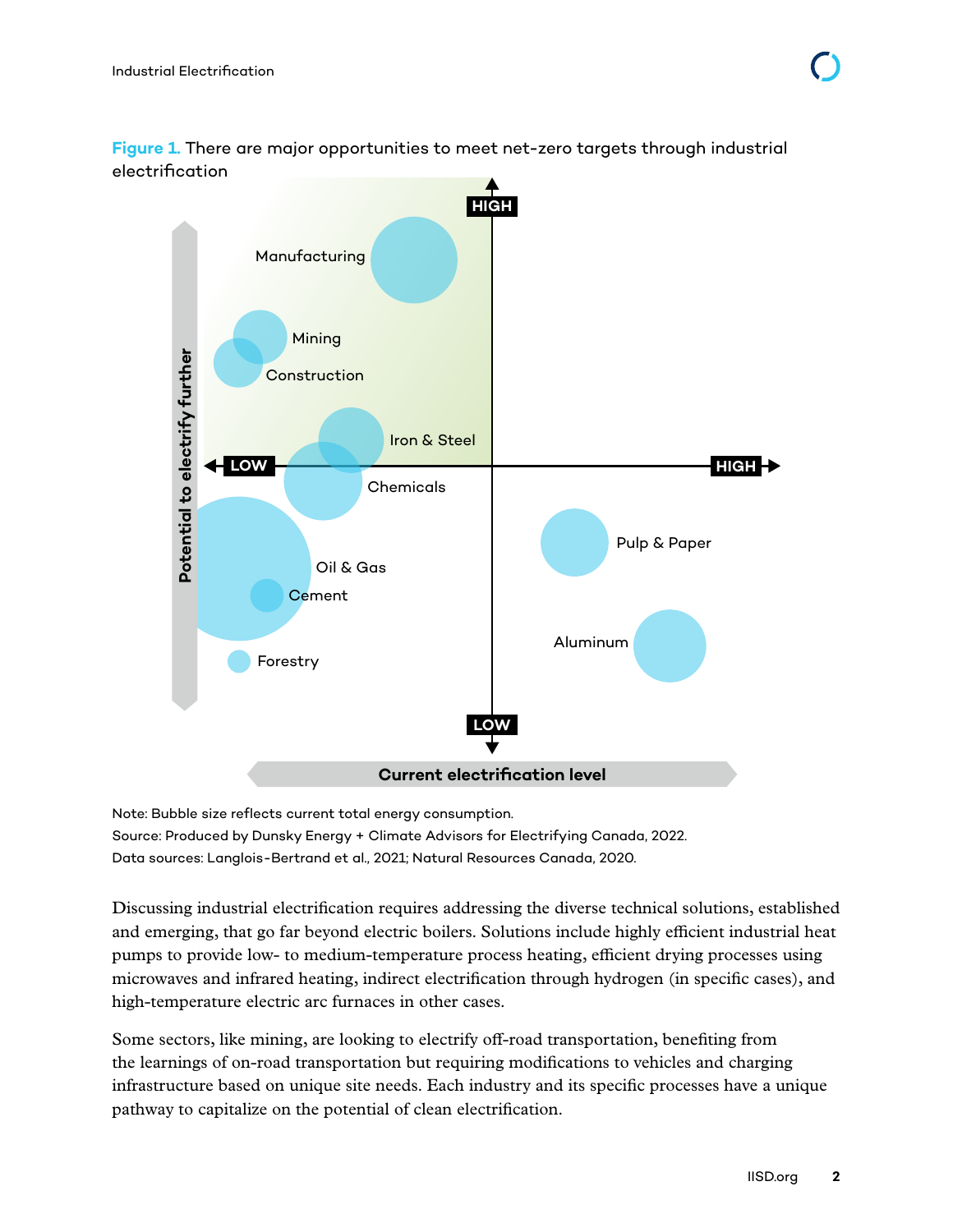#### <span id="page-6-0"></span>**Three big wins for corporate Canada**

We see three big wins for industrial electrification:

#### **1. Stability of energy pricing**

Electricity prices are predictable and relatively stable over the long term compared to fossil fuel commodity prices, which minimizes risks and hedging in operational budgets. Natural gas and oil prices vary based on supplies and global events, as seen with the Russia– Ukraine conflict, which can introduce unpredictable spikes in energy costs.

#### **2. Adding "low-carbon value" to Canadian resources and products**

Many industrial Canadian products are destined for international markets, and electrified production can add value for buyers who recognize, prioritize, or require lower life-cycle greenhouse gas emissions. Some Canadian industries, such as aluminum, already benefit from Canada's clean electricity advantage. With electrification, this benefit can be extended to other industrial sectors. In addition, electrification can ensure products remain competitive in markets that are proposing to introduce border carbon tariffs, such as the European Union.

#### **3. Exporting our electrification expertise**

Canadian industries are developing innovative processes to reduce emissions, supported by a rich industrial research and development environment and strong federal and provincial support. Low-carbon electrification technologies and processes can help overcome challenges that are faced by businesses around the world. Canadian expertise and intellectual property in electrification can be exported, providing Canadian companies with additional value streams from innovation.

### **1.2 Key Barriers to Industrial Electrification**

Our research and interviews with Canadian and Indigenous corporate leaders identified three main barriers to industrial electrification that will need to be overcome to reach net-zero:

- 1. **Technical readiness:** Diverse industrial processes require diverse technical solutions for electrification. We have seen major advances in innovative technical solutions in some sectors; however, other industrial processes are challenging to electrify, such as cement, chemical, and steel production. These industries are in the early stages of exploring and piloting electrification technologies that still must achieve both technical and economic feasibility.
- 2. **Lack of confidence in the availability and reliability of electricity:** Industrial operations need to be confident that electricity will always be available where and when it is needed. Some operations are not able to access electricity at the scale needed to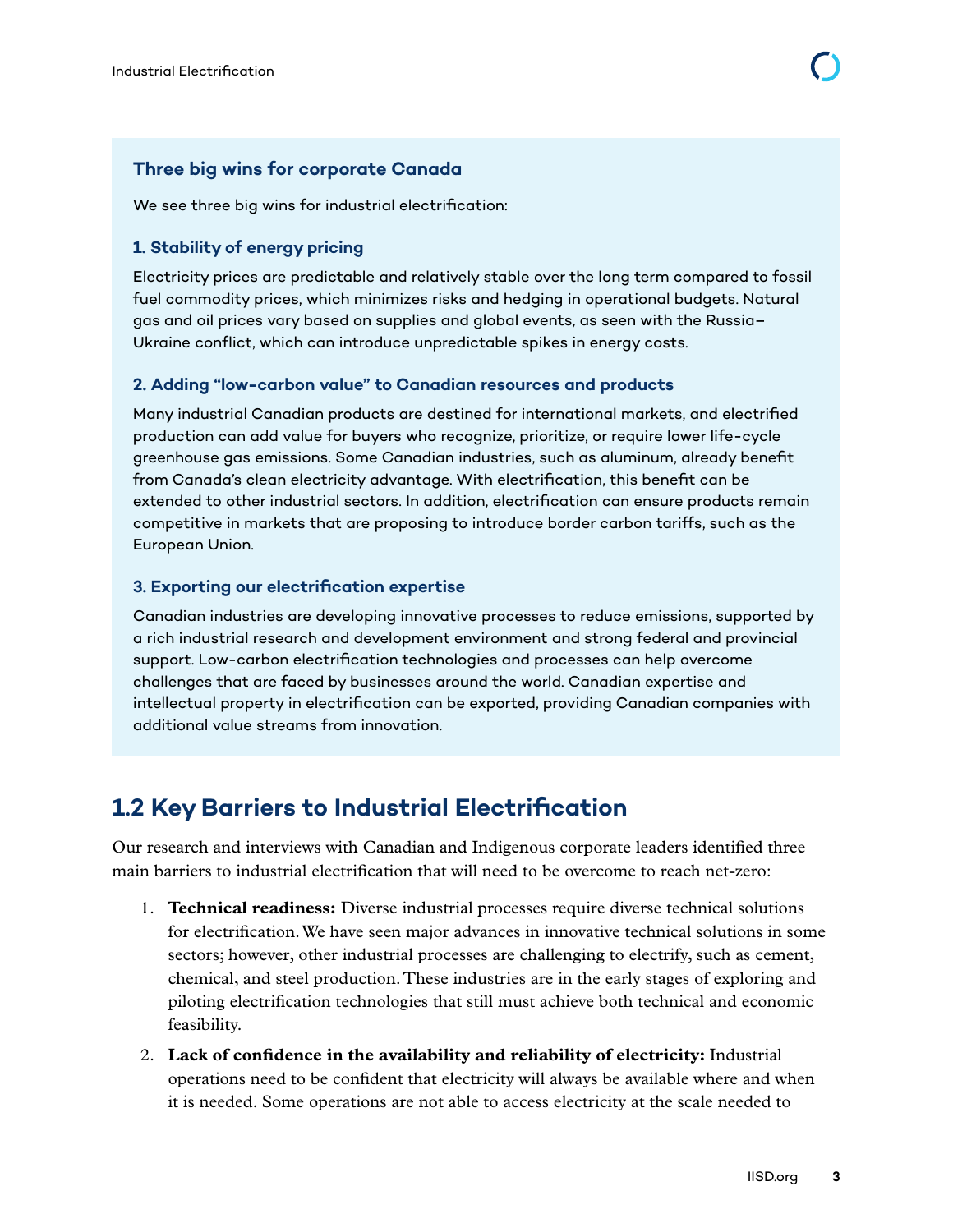transform operations or, at remote sites, gain access to the grid. Further, while Canadian grids are generally considered reliable, even a momentary interruption in electricity supply can result in costly production losses. Until now, on-site fossil fuel storage has ensured operational availability and reliability, and operators are seeking guarantees for the same level of service from electricity.

3. **Cheap natural gas creates a challenging business case:** Today, relatively cheap natural gas presents tough competition for electrification. Industries investigating electrification often encounter a lengthy time for return on investment, which is unappealing in sectors where a quick payback is required. This challenge is exacerbated by infrequent opportunities—often measured in decades—to electrify. Fuel-switching to electricity is generally only viable when replacing major equipment at end of life, and if the economics of electrification are not favourable for electrification at that time, fossil fuel-consuming technologies and processes will be selected again, potentially delaying electrification for decades.

Despite these barriers, innovative solutions are being tested and implemented across the country to electrify industry.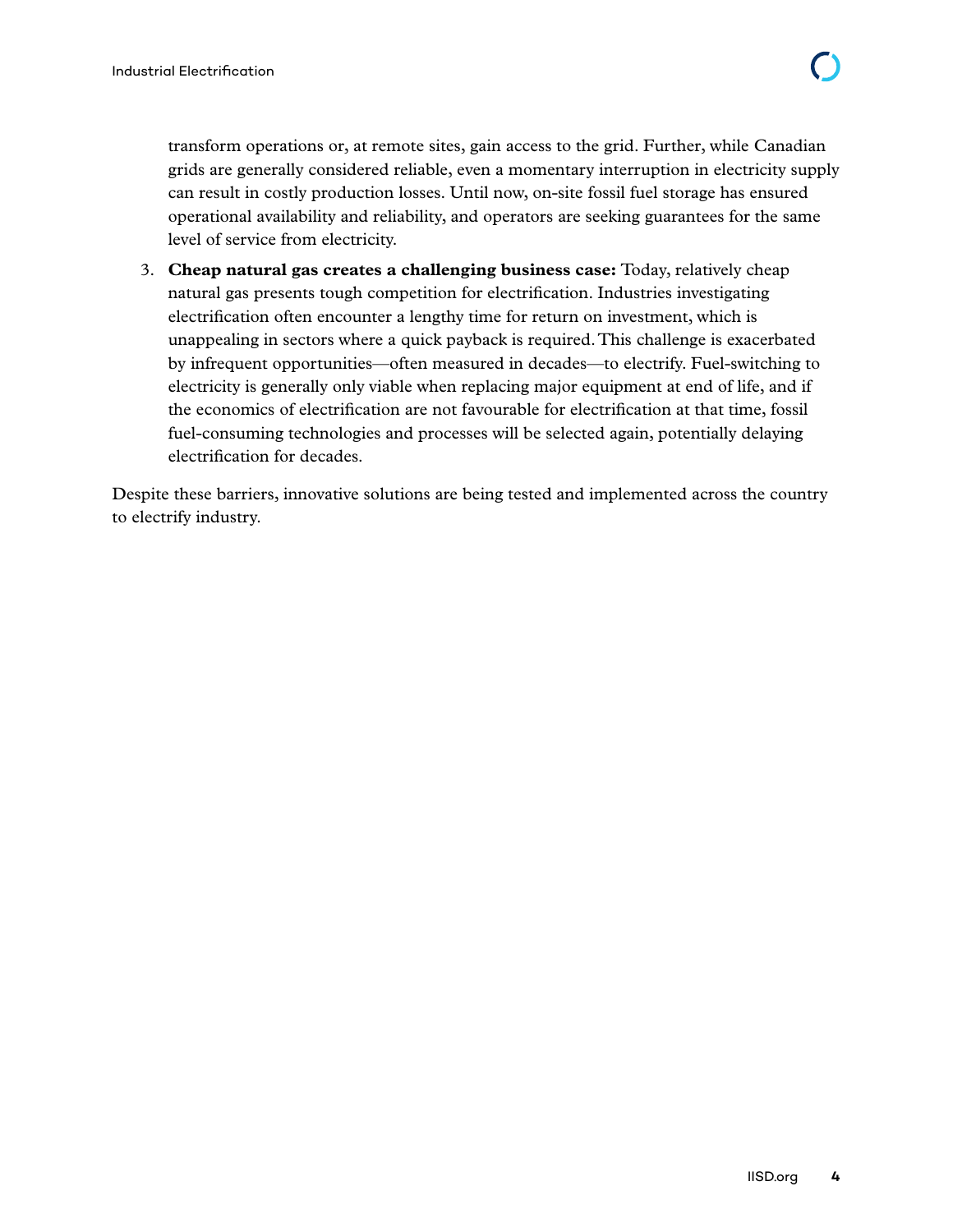## <span id="page-8-0"></span>**2. Seizing the Opportunity: Five catalysts to accelerate electrification**

Canada has a transformational opportunity to meet our net-zero target by leveraging the competitive advantage offered by our clean electricity. However, our research finds that while Canada has huge opportunities and significant advantages, we also face a significant risk: complacency. W**ithout clear direction, proactive planning, and bold decisions, we will not be successful in overcoming the barriers to electrification** identified above. Failure to do so means losing out on our competitive advantage, vastly increasing transition costs and risks, and foregoing significant opportunities.

#### **Figure 2.** Five catalysts to accelerate electrification

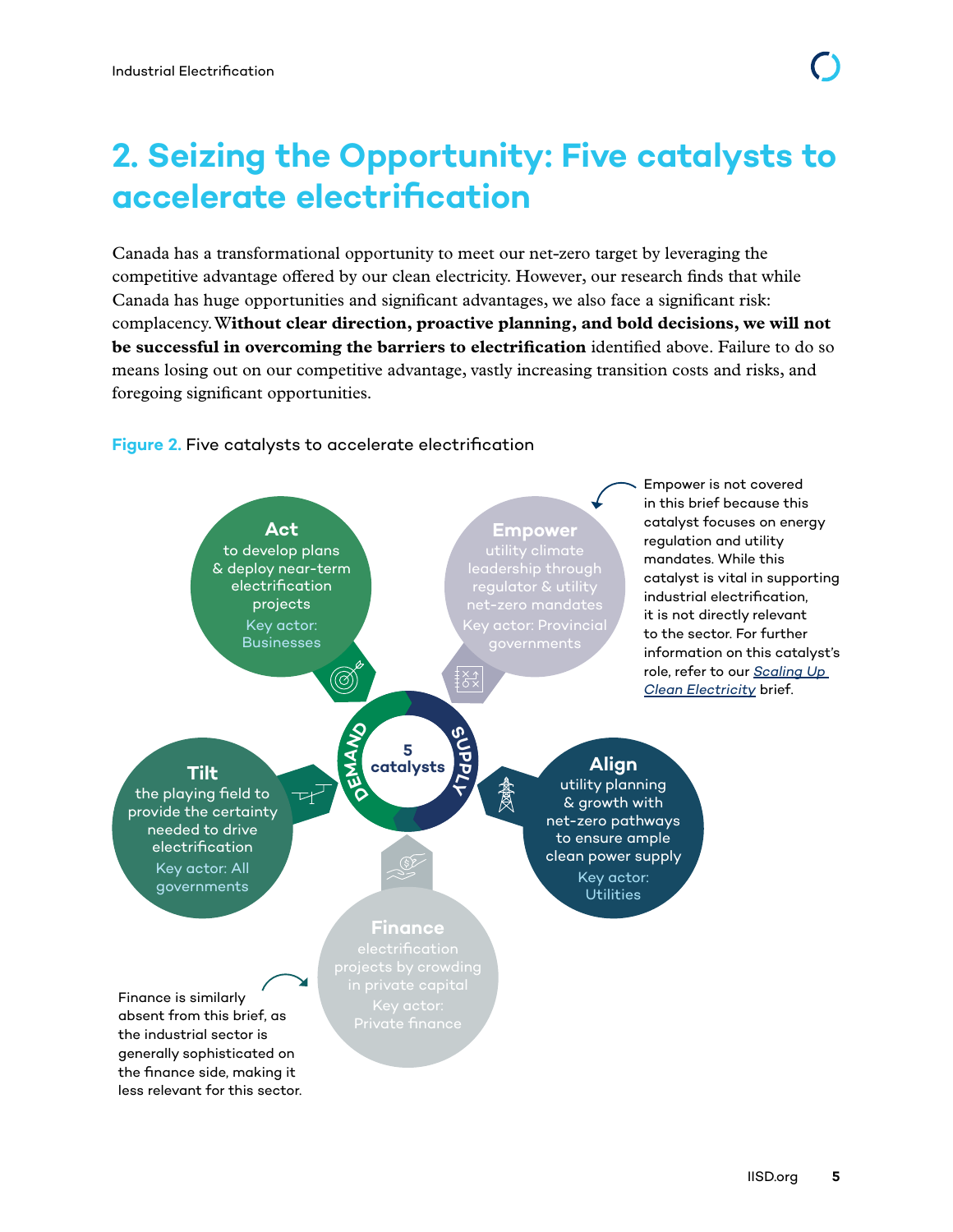<span id="page-9-0"></span>But it is clear that whether we succeed or fail is up to us. Achieving electrification at the pace and scale needed requires the proactive and collaborative efforts of all stakeholders electricity producers, end users, regulators, and policy-makers—across the electricity value chain. Meeting Canada's net-zero target is a significant challenge, and clean electrification

Achieving electrification at the pace and scale needed requires the proactive and collaborative efforts of all stakeholders.

is the single most valuable tool to reduce emissions. That is why we, as leaders from the nation's private sector, have identified five evidence-based catalysts to initiate and enable electrification (Figure 2). This brief translates the catalysts and their implications for industrial electrification.

### **2.1 Act** to Electrify Industrial Processes via Near-Term Plans and Projects



Take action to support the early deployment of electrified industrial processes, learning by doing, and translating climate action targets into electrification plans and pilots that prove out technologies and approaches to support scaled-up investment.

#### **Why?**

Many corporations have climate action targets, but the action-oriented near-term plans to electrify operations are missing. Smart electrification requires planning and a systems mindset. Industrial plant and process electrification requires a thoughtful long-term vision followed by swift near-term implementation.

#### **Call to Action: Businesses must develop near-term company plans, pilots, and projects to electrify operations.**

Industrial operators, ourselves included, must translate long-term corporate climate targets into action: near-term plans and pilots for electrification.

Thoughtful near- and long-term planning is required to chart a path toward decarbonizing industrial processes. Planning for fossil fuel-based equipment replacement and accompanying efficiency and peak demand management measures are key components of gradual and smart electrification.

To succeed, capacity building is needed. Industrial operations staff are focused on ensuring production stays online and efficient, and any changes to current processes must be carried out with meticulous planning. Electrification presents a major operational change and therefore requires clear and early corporate engagement, direction, and support—especially for internal capacity building, which is necessary to ensure a smooth transition.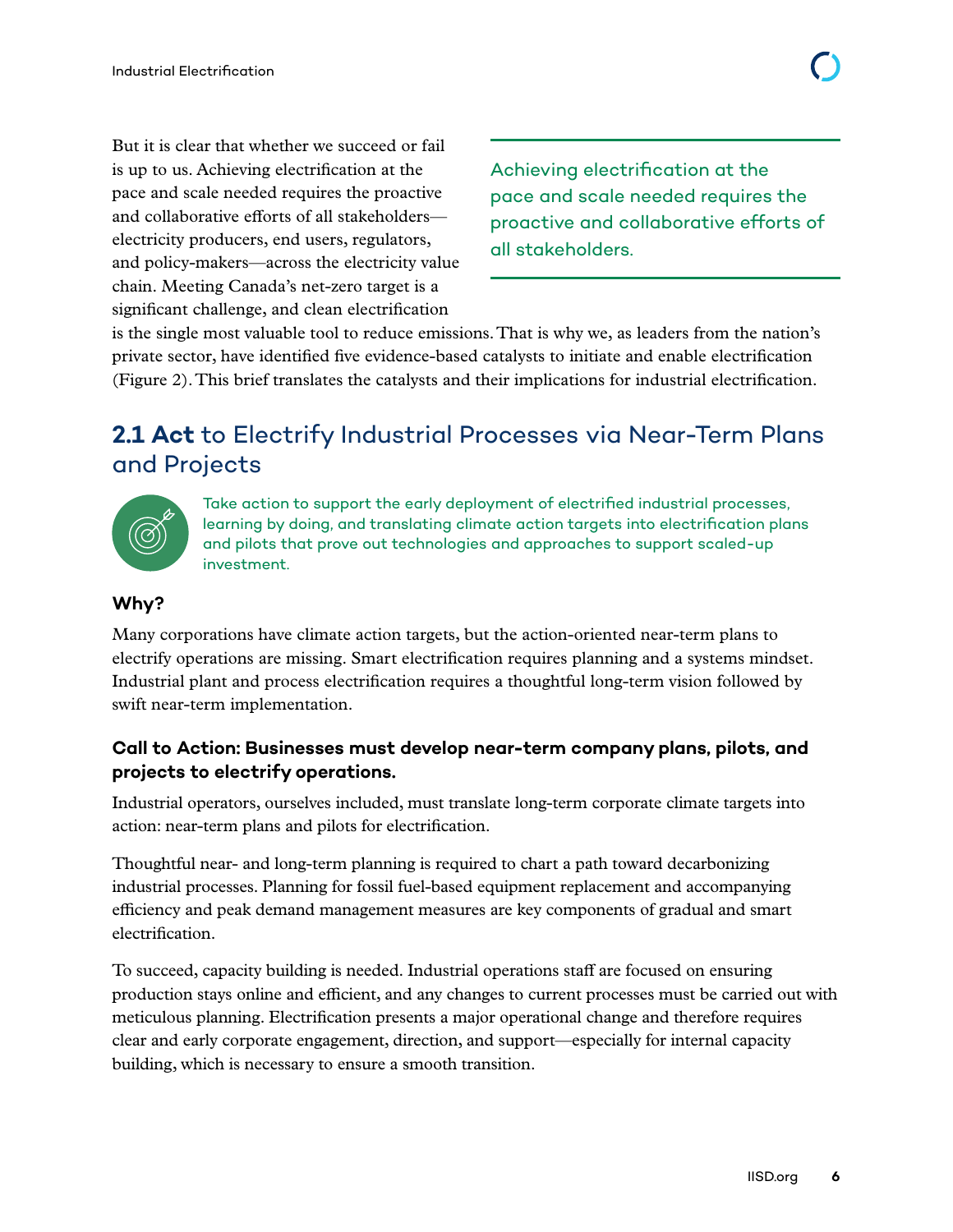<span id="page-10-0"></span>External expertise can be sought from a growing electrification services sector. Further, each sector can help tackle its unique electrification challenges by developing sector-specific technology roadmaps. These roadmaps can be industry led and promote knowledge sharing and best practices while protecting competitive information.

#### **Goal:**

This catalyst aims to:

- Accelerate the pace of industrial electrification through planning, pilots, and projects.
- Support measurable near-term progress toward long-term corporate climate targets.
- Build internal and sectoral capacity through project learning and knowledge sharing.
- Develop the emerging Canadian industrial electrification services sector (engineering firms, equipment manufacturers, and maintenance providers) to support scaled-up efforts.

#### **Spotlight: Electrifying Teck's mining fleets and Diageo's distillery**

In 2020, Teck committed to a long-term target to reach net-zero emissions across its mining operations by 2050 and translated this goal into near-term targets and actions (Teck Resources Limited, 2022b). By 2025, Teck aims to achieve net-zero purchased electricity emissions and to displace 1,000 internal combustion engine vehicles with zero-emission vehicles by 2025. By 2030, Teck aims to reduce the carbon intensity of its operations by 33% (Teck Resources Limited, 2021).

These near-term targets have created urgency for action. Electricity was identified as a key abatement opportunity for emissions associated with its transportation and stationary combustion and process needs. Teck has purchased electric pit buses for one site (Teck Resources Limited, 2021) and is testing the world's first electric on-highway transport truck to haul copper concentrate (Teck Resources Limited, 2022c). These pilot projects are happening in concert with scoping, feasibility studies, and trials for further electric vehicle use, including an agreement to pilot and deploy 30 Caterpillar electric large-haul trucks starting in 2027 (Teck Resources Limited, 2022a).

As Teck acts to decarbonize its operations, the available and forecasted supply of clean electricity is becoming an increasing barrier to the further electrification of its operations.

Another multinational company is also turning to electricity to achieve its climate goals. Diageo is a multinational alcoholic beverage company that has set medium-term climate targets to have net-zero operations (in its scope 1 and 2 emissions) and a 50% reduction in its supply chain (scope 3) emissions (Diageo, n.d.).

This effort has led to near-term efforts to decarbonize operations through clean electrification. Diageo has committed to making its Salaberry-de-Valleyfield, QC distillery carbon neutral by 2025. This ambitious goal will be achieved by replacing natural gas and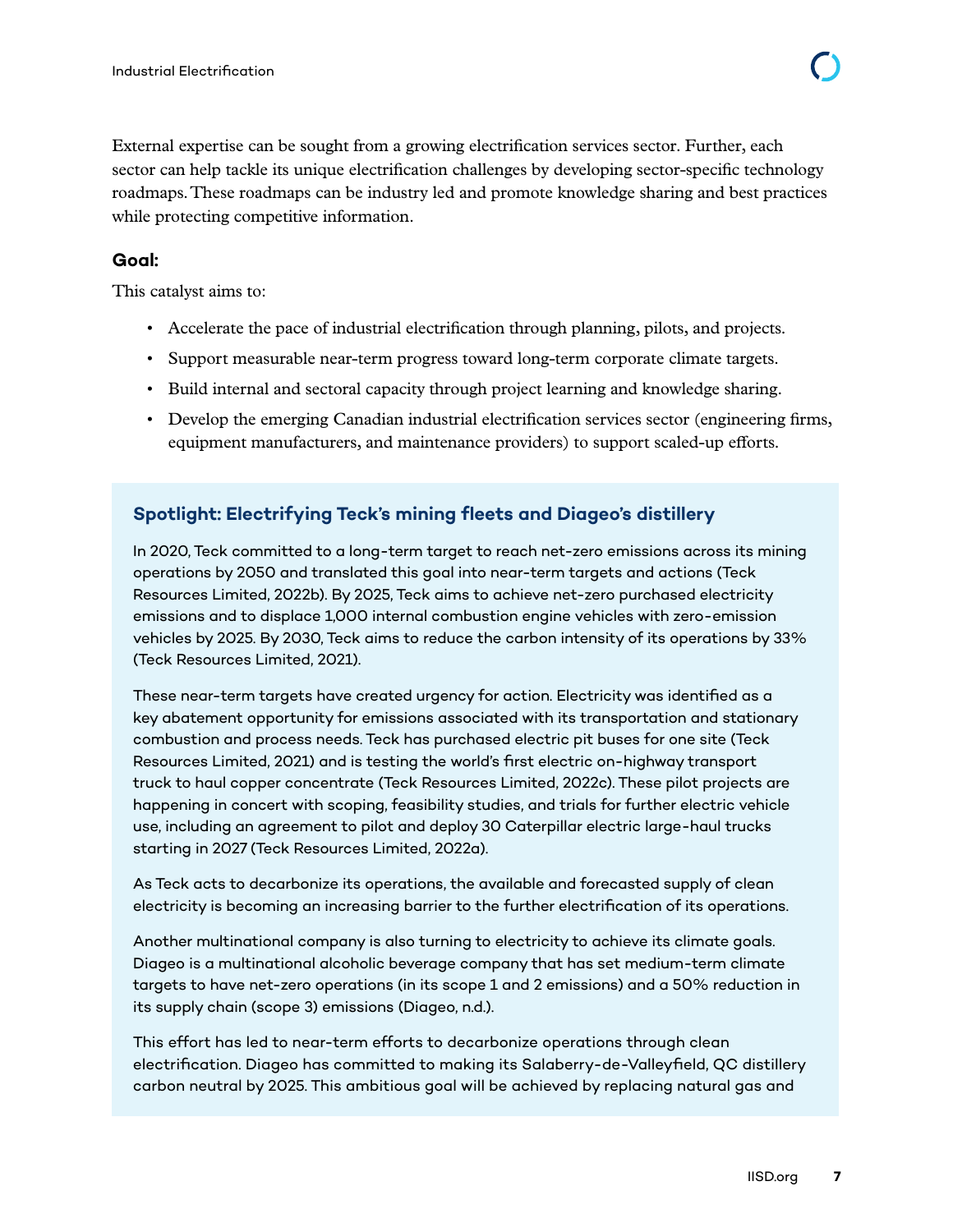<span id="page-11-0"></span>fuel oil with electrification. The manufacturing process, reliant on hot water and steam, will use specialized equipment, including a mechanical vapour recompression evaporator, steam dryers, and an electric boiler. In addition, the distillery will reduce overall consumption through efficiency measures, including during Hydro-Québec's peak demand hours, to reduce pressure on the grid. The facility, which produces Crown Royal among other products, will become the first to electrify fossil fuel-based operations in North America. The total investment of CAD 94 million includes CAD 46 million from the federal and provincial governments and Hydro-Québec (Diageo, 2021).

## **2.2 Align** Utility Planning and Growth With Net-Zero Pathways to Ensure Ample Clean Power Supply for Industrial Electrification



Align and optimize utility planning with net-zero to ensure industries have enough clean power where and when it is needed to electrify plants and processes.

#### **Why?**

Net-zero planning requires proactive outreach by utilities, system planners, and system operators to industrial operators not only to understand the scale and pace of electricity demand coming from industrial processes but also to encourage and "sell" electrification.

Industrial operations have unique energy requirements that can vary greatly between sectors. Reliability must be 100% for some processes, while other plants can handle lower levels of reliability or have flexible loads, which can help manage peak demand. Further, electrification may require major capacity increases that require long-term transmission and distribution planning to deliver the electricity where it is needed by when it is needed (i.e., aligning with end-of-life equipment replacement cycles). Understanding and planning for these future needs are critical to ensuring that electrification is a viable and effective option for industry.

#### **Call to Action: Governing bodies of utilities and planning authorities must proactively align plans and investments with achieving industrial net-zero emissions.**

The governing bodies of utilities and planning authorities must focus planning and action on scenarios aligned with Canada's climate commitments. This shift allows utilities to expand their focus to decarbonize economy-wide energy use, including through industrial electrification.

Utility resource planning should expand beyond the traditional capacity planning to proactively assess and plan for electricity supply to be available to supply over 40% of industrial end use by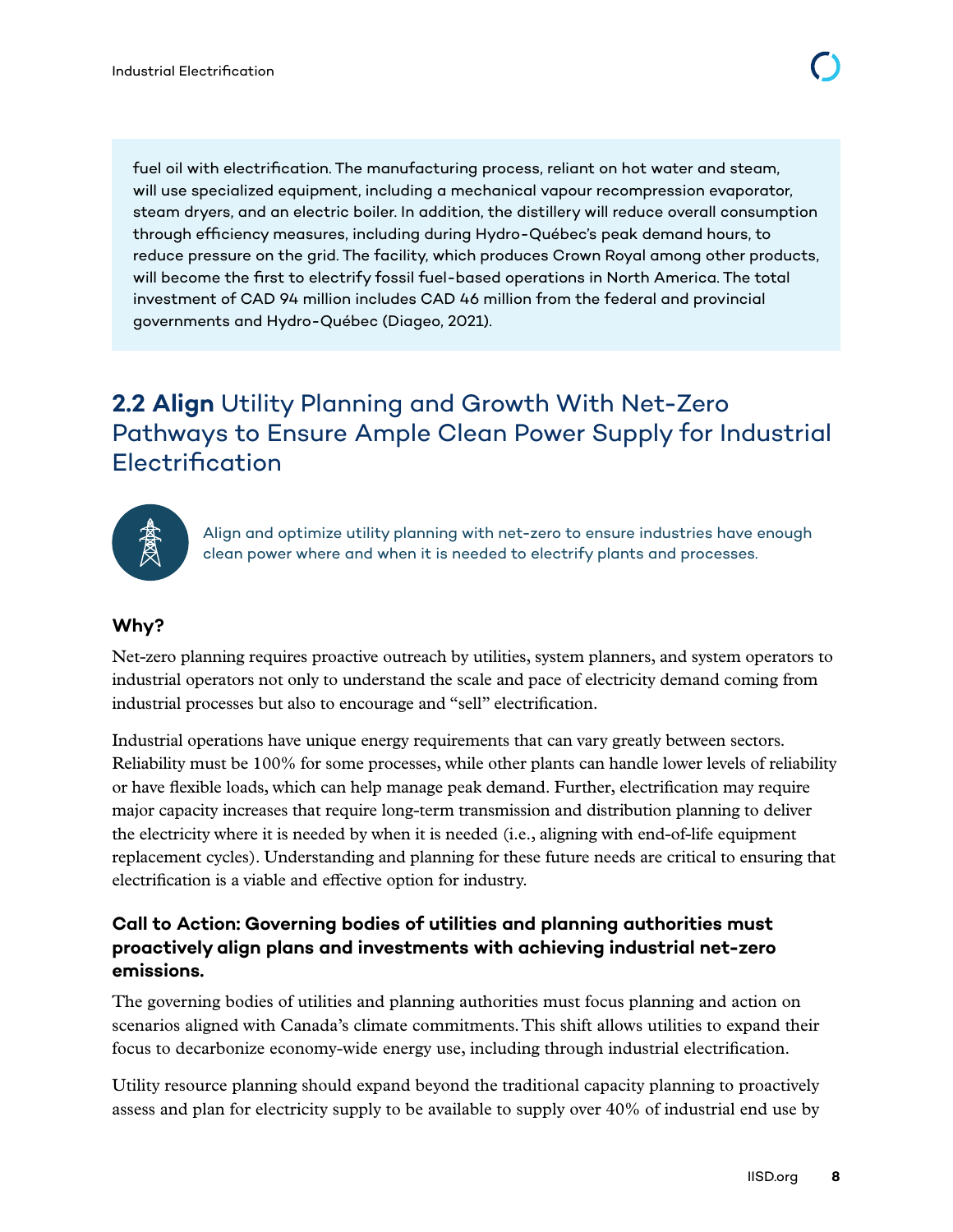<span id="page-12-0"></span>2050 under net-zero pathways (Langlois-Bertrand et al., 2021) while reaping the benefits of costeffective energy-efficiency improvements and mitigating peak demand challenges.

#### **Goal:**

This catalyst aims to:

- Ensure Canadian businesses have enough clean power to electrify their industrial operations.
- Encourage utilities to become proactive champions of electrification and to bridge the gap between industrial electrification needs and utility planning.
- Improve awareness of utilities regarding their central role in accelerating industrial electrification to reach economy-wide net-zero targets.

#### **Spotlight: Electrifying B.C.'s industrial operations**

BC Hydro is actively looking to fund major projects that fuel the switch from fossil fuels to its low-carbon electricity grid. Industrial customers can submit projects where the fuel-switching load is at least 5 MW, with an interconnection cost of CAD 5 million. BC Hydro will fund 50% of an electrification project through the CleanBC Facilities Electrification Fund, up to CAD 15 million (BC Hydro, 2022a). This fund was developed by the Government of British Columbia using CAD 84.4 million in federal funding (Government of British Columbia, 2021). However, this program remains limited to grid-connected industries and available grid capacity.

In addition, BC Hydro offers a discounted electricity rate to new or existing industrial operators looking to electrify projects with a load of at least 20 GWh. The Fuel Switching Rate provides a 20% discount on the energy and demand charge for the first 5 years, then 13% and 7% in years six and seven, respectively (BC Hydro, 2022b). These rates can tackle a major barrier to industrial electrification: a poor near-term business case due to low-cost natural gas.

## **3.4 Tilt** the Playing Field Toward Decarbonization by Improving Carbon Pricing Certainty



Facilitate greater investment certainty by guaranteeing a rising price on carbon pollution to drive down emissions from industries over time. Policy commitments should be backstopped by financial guarantees that can mitigate the risk that federal carbon pricing does not reach planned levels.

#### **Why?**

Changes to industrial operations have long-term implications, and the business case is built on today's economics and tomorrow's predicted market. There is uncertainty as to whether the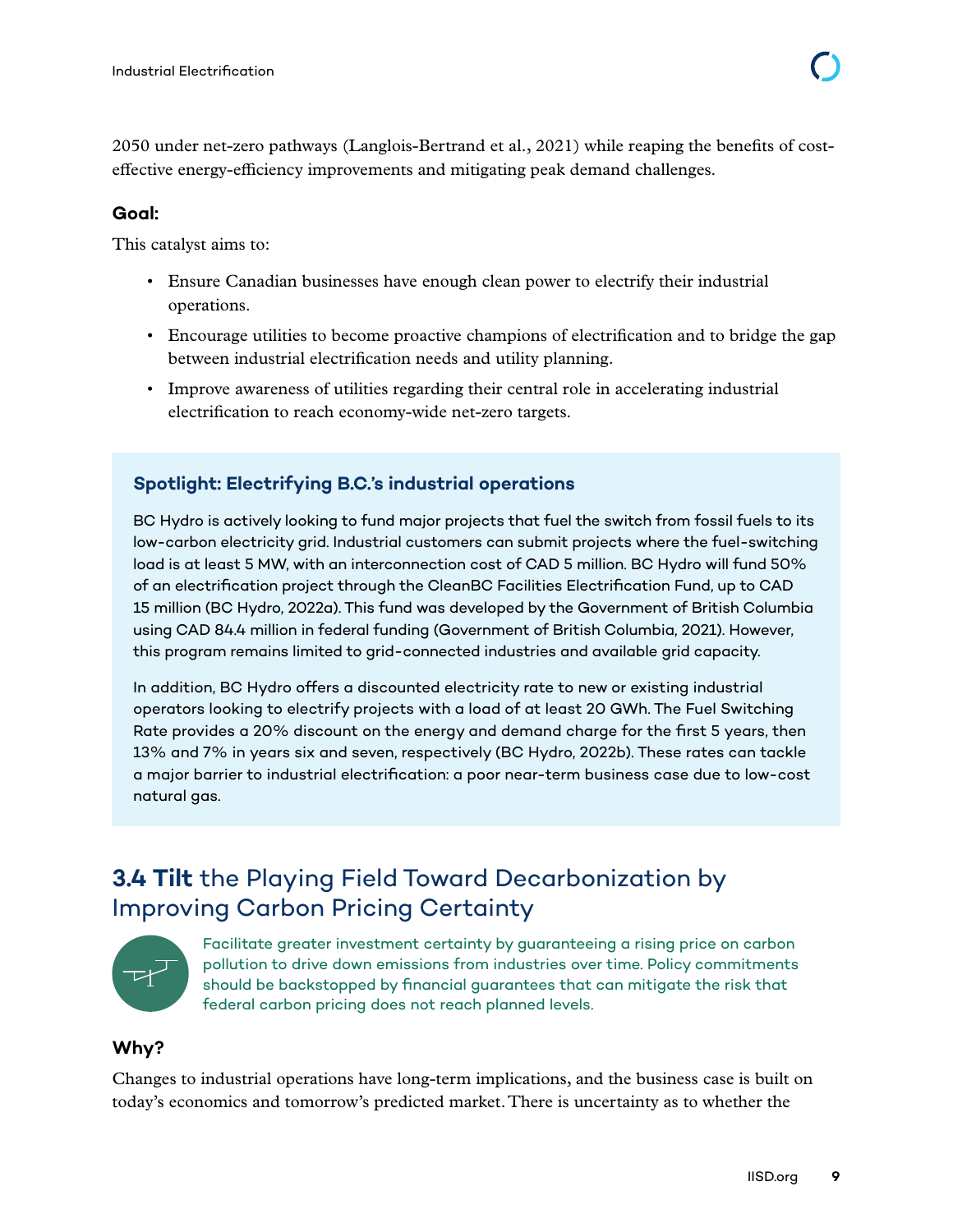<span id="page-13-0"></span>federal price on carbon pollution will increase as scheduled to 2030 and whether the pollution pricing system itself can withstand future changes in government. This presents a decision challenge for industries that are making operational decisions that could lock in fossil fuel use for decades. Mitigating the risk of a scenario in which carbon price increases do not materialize can help support a clear business case today for low-carbon electrification investments.

#### **Call to Action: The federal government must reinforce the carbon pollution pricing signal by providing assurances about future price increases.**

The federal government must reinforce the carbon pollution pricing signal by helping to develop or deliver a mechanism to provide assurances on future price increases, effectively shifting the risk of lower carbon prices away from industry. The recent Federal Emission Reductions Plan commits to exploring "investment approaches, like carbon contracts for differences, which enshrine future price levels in contracts between the Government and low-carbon project investors, thereby de-risking private sector low-carbon investments" (Environment and Climate Change Canada, 2022). This commitment must be followed by near-term action. A similar concept had been previously proposed by the C.D. Howe Institute, in which the Canada Infrastructure Bank would offer contracts to mitigate uncertainty regarding future carbon pricing policy (Beugin & Shaffer, 2021).

#### **Goal:**

This catalyst aims to provide industrial operations with long-term vision and investment certainty on the decarbonization scale and timeline.

#### **Spotlight: Decarbonizing German industry with carbon contracts for difference**

In April 2021, the German environment ministry proposed a pilot to offer carbon contracts for difference to industries looking to decarbonize (Federal Ministry of Finance, 2021b). These 10-years contracts, available through auction, offer a guarantee from the German government pertaining to the differential costs between actual project-related emission mitigation costs and the EU Emissions Trading System prices, based on a fixed reference price of carbon. If the EU Emissions Trading System price is lower than the contract reference price, the government pays the difference—and vice versa in the higher carbon price scenario (Hillemann & Ehls, 2022). This contract reduces uncertainty regarding the future market price of carbon, improving the decarbonization business case and access to financing (Wacket & Eckert, 2021). In June, the German government announced that there would be additional funds for the program for 2022 (Federal Ministry of Finance, 2021a).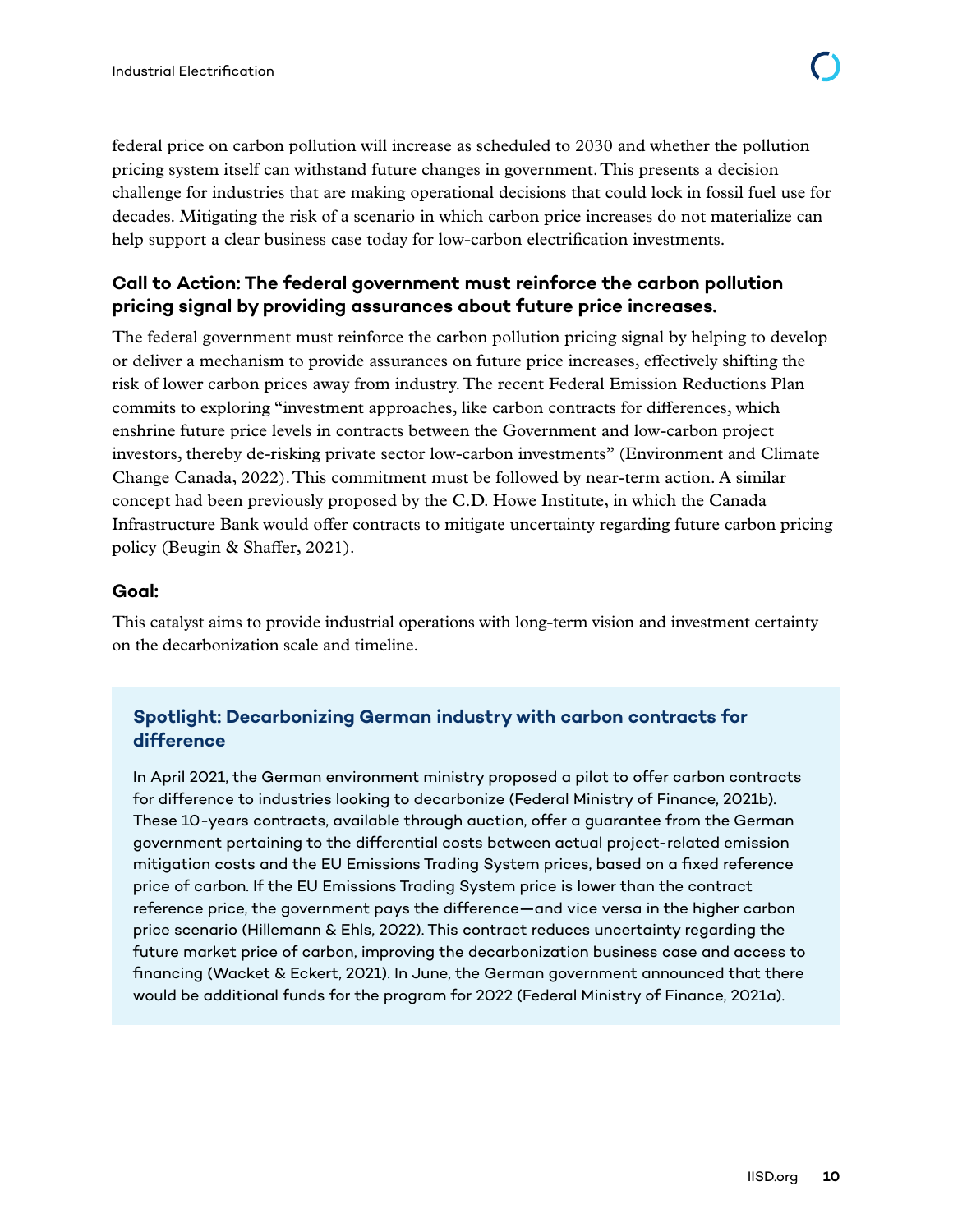## <span id="page-14-0"></span>**References**

- BC Hydro. (2022a). *Facilities electrification fund.* [https://www.bchydro.com/powersmart/business/](https://www.bchydro.com/powersmart/business/programs/electrification-fund.html) [programs/electrification-fund.html](https://www.bchydro.com/powersmart/business/programs/electrification-fund.html)
- BC Hydro. (2022b). *Industrial electrification rates.* [https://app.bchydro.com/accounts-billing/rates](https://app.bchydro.com/accounts-billing/rates-energy-use/electricity-rates/electrification-rates.html)[energy-use/electricity-rates/electrification-rates.html](https://app.bchydro.com/accounts-billing/rates-energy-use/electricity-rates/electrification-rates.html)
- Beugin, D., & Shaffer, B. (2021, June 4). *The climate policy certainty gap and how to fill it.*  C.D. Howe Institute. [https://www.cdhowe.org/sites/default/files/IM-Buegin%20and%20](https://www.cdhowe.org/sites/default/files/IM-Buegin%20and%20Shaffer_2021-0603_0.pdf) Shaffer 2021-0603 0.pdf
- Diageo. (n.d.). *Accelerate to a low carbon world.* [https://www.diageo.com/en/society-2030/pioneer](https://www.diageo.com/en/society-2030/pioneer-grain-to-glass-sustainability/accelerate-to-a-low-carbon-world/)[grain-to-glass-sustainability/accelerate-to-a-low-carbon-world/](https://www.diageo.com/en/society-2030/pioneer-grain-to-glass-sustainability/accelerate-to-a-low-carbon-world/)
- Diageo. (2021, November 4). *Diageo's Valleyfield Distillery to become carbon neutral by 2025*. [https://](https://www.diageo.com/en/news-and-media/features/diageo-s-valleyfield-distillery-to-become-carbon-neutral-by-2025/) [www.diageo.com/en/news-and-media/features/diageo-s-valleyfield-distillery-to-become](https://www.diageo.com/en/news-and-media/features/diageo-s-valleyfield-distillery-to-become-carbon-neutral-by-2025/)[carbon-neutral-by-2025/](https://www.diageo.com/en/news-and-media/features/diageo-s-valleyfield-distillery-to-become-carbon-neutral-by-2025/)
- Environment and Climate Change Canada. (2022, March 29). *2030 emissions reduction plan Canada's next steps for clean air and a strong economy.* [https://www.canada.ca/en/environment](https://www.canada.ca/en/environment-climate-change/news/2022/03/2030-emissions-reduction-plan--canadas-next-steps-for-clean-air-and-a-strong-economy.html)[climate-change/news/2022/03/2030-emissions-reduction-plan--canadas-next-steps-for-clean](https://www.canada.ca/en/environment-climate-change/news/2022/03/2030-emissions-reduction-plan--canadas-next-steps-for-clean-air-and-a-strong-economy.html)[air-and-a-strong-economy.html](https://www.canada.ca/en/environment-climate-change/news/2022/03/2030-emissions-reduction-plan--canadas-next-steps-for-clean-air-and-a-strong-economy.html)
- Federal Ministry of Finance. (2021a, June 23). *Immediate climate action programme for 2022*. Government of Germany. [https://www.bundesfinanzministerium.de/Content/EN/](https://www.bundesfinanzministerium.de/Content/EN/Standardartikel/Topics/Priority-Issues/Climate-Action/immediate-climate-action-programme-for-2022.html) [Standardartikel/Topics/Priority-Issues/Climate-Action/immediate-climate-action-programme](https://www.bundesfinanzministerium.de/Content/EN/Standardartikel/Topics/Priority-Issues/Climate-Action/immediate-climate-action-programme-for-2022.html)[for-2022.html](https://www.bundesfinanzministerium.de/Content/EN/Standardartikel/Topics/Priority-Issues/Climate-Action/immediate-climate-action-programme-for-2022.html)
- Federal Ministry of Finance. (2021b, April 27). *Scholz: Clear signal for climate action and digitalisation: German Recovery and Resilience Plan adopted.* Government of Germany. [https://](https://www.bundesfinanzministerium.de/Content/EN/Pressemitteilungen/2021/2021-04-27-german-recovery-and-resilience-plan-adopted.html) [www.bundesfinanzministerium.de/Content/EN/Pressemitteilungen/2021/2021-04-27-german](https://www.bundesfinanzministerium.de/Content/EN/Pressemitteilungen/2021/2021-04-27-german-recovery-and-resilience-plan-adopted.html)[recovery-and-resilience-plan-adopted.html](https://www.bundesfinanzministerium.de/Content/EN/Pressemitteilungen/2021/2021-04-27-german-recovery-and-resilience-plan-adopted.html)
- Government of British Columbia. (2021, January 28). *Province helping industry power up with clean electricity*. [https://archive.news.gov.bc.ca/releases/news\\_releases\\_2020-](https://archive.news.gov.bc.ca/releases/news_releases_2020-2024/2021PREM0006-000153.htm) [2024/2021PREM0006-000153.htm](https://archive.news.gov.bc.ca/releases/news_releases_2020-2024/2021PREM0006-000153.htm)
- Hillemann, D., & Ehls, T. (2022, January 12). *FAQ: Germany relies on climate protection contracts (Carbon Contracts for Difference) – What do companies need to know?* Fieldfisher. [https://www.](https://www.fieldfisher.com/en/insights/faq-germany-relies-on-carbon-contracts-for-difference) [fieldfisher.com/en/insights/faq-germany-relies-on-carbon-contracts-for-difference](https://www.fieldfisher.com/en/insights/faq-germany-relies-on-carbon-contracts-for-difference)
- Langlois-Bertrand, S., Vaillancourt, K., Beaumier, L., Pied, M., Bahn, O., & Mousseau, N. (2021, November 12). *Canadian energy outlook 2021 — Horizon 2060.* Institut de l'énergie Trottier & e3c Hub. <http://iet.polymtl.ca/energy-outlook/>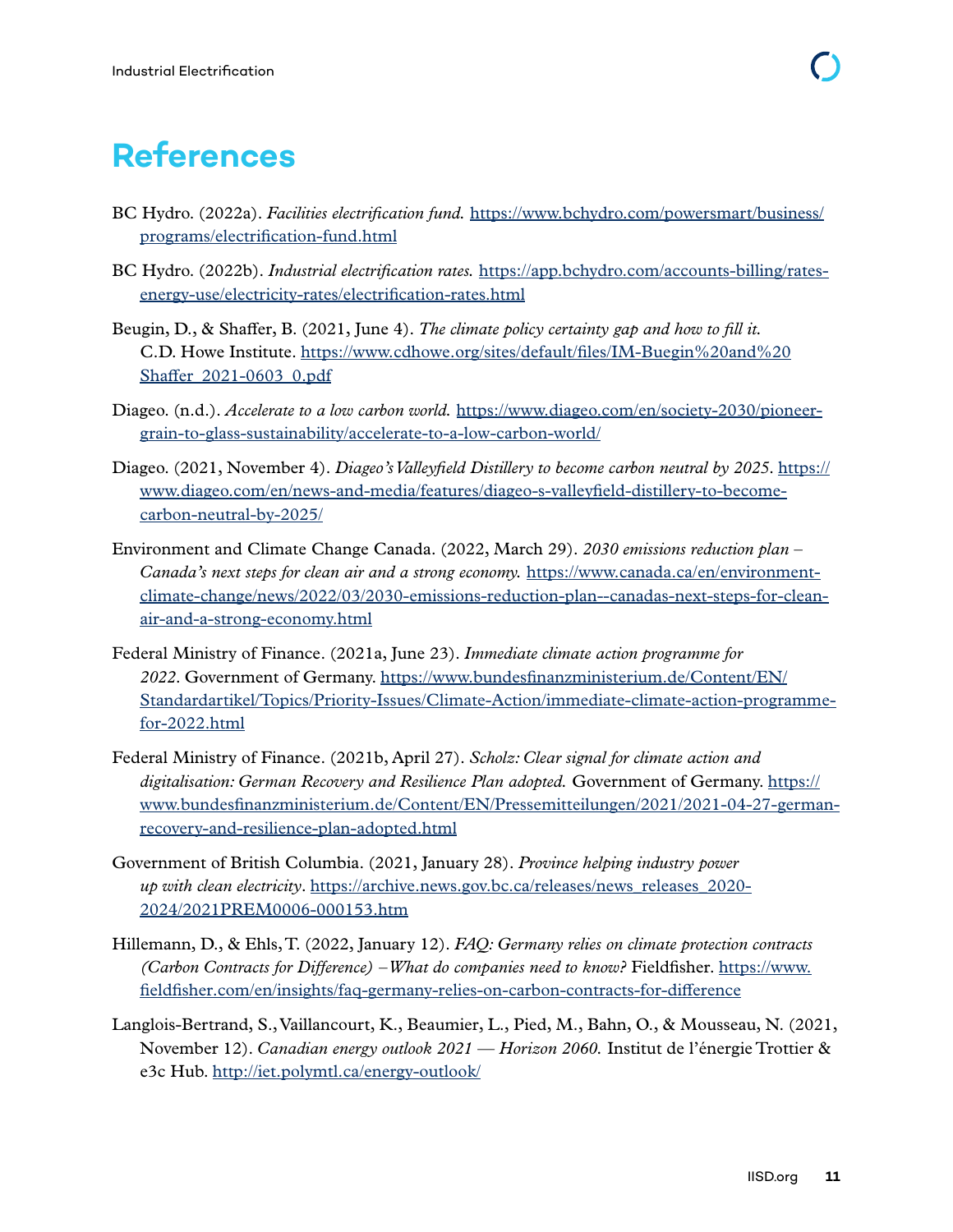- Natural Resources Canada. (2020). *Supply and demand of primary and secondary energy in terajoules, annual*.<https://www150.statcan.gc.ca/t1/tbl1/en/cv.action?pid=2510002901>
- Teck Resources Limited. (2021). *Climate change outlook 2021: Teck's TCFD-aligned report.* [https://](https://www.teck.com/media/Teck_Climate_Change_Outlook_2021.pdf) [www.teck.com/media/Teck\\_Climate\\_Change\\_Outlook\\_2021.pdf](https://www.teck.com/media/Teck_Climate_Change_Outlook_2021.pdf)
- Teck Resources Limited. (2022a, January 26). *Teck and Caterpillar to advance zero-emissions mining haul trucks.* [https://www.teck.com/news/news-releases/2022/teck-and-caterpillar-to-advance](https://www.teck.com/news/news-releases/2022/teck-and-caterpillar-to-advance-zero-emissions-mining-haul-trucks)[zero-emissions-mining-haul-trucks](https://www.teck.com/news/news-releases/2022/teck-and-caterpillar-to-advance-zero-emissions-mining-haul-trucks)
- Teck Resources Limited. (2022b, February 25). *Teck announces expanded net-zero climate strategy.* [https://www.teck.com/news/news-releases/2022/teck-announces-expanded-net-zero-climate](https://www.teck.com/news/news-releases/2022/teck-announces-expanded-net-zero-climate-strategy)[strategy](https://www.teck.com/news/news-releases/2022/teck-announces-expanded-net-zero-climate-strategy)
- Teck Resources Limited. (2022c, January 26). *Teck to pilot electric transport truck at Highland Valley Copper Operations.* [https://www.teck.com/news/news-releases/2022/teck-to-pilot-electric](https://www.teck.com/news/news-releases/2022/teck-to-pilot-electric-transport-truck-at-highland-valley-copper-operations)[transport-truck-at-highland-valley-copper-operations](https://www.teck.com/news/news-releases/2022/teck-to-pilot-electric-transport-truck-at-highland-valley-copper-operations)
- Wacket, M., & Eckert, V. (2021, April 30). *Exclusive: German government proposes green funding tool to help industry cut CO2.* Reuters. [https://www.reuters.com/business/sustainable](https://www.reuters.com/business/sustainable-business/exclusive-german-government-proposes-green-funding-tool-help-industry-cut-co2-2021-04-30/)[business/exclusive-german-government-proposes-green-funding-tool-help-industry-cut](https://www.reuters.com/business/sustainable-business/exclusive-german-government-proposes-green-funding-tool-help-industry-cut-co2-2021-04-30/)[co2-2021-04-30/](https://www.reuters.com/business/sustainable-business/exclusive-german-government-proposes-green-funding-tool-help-industry-cut-co2-2021-04-30/)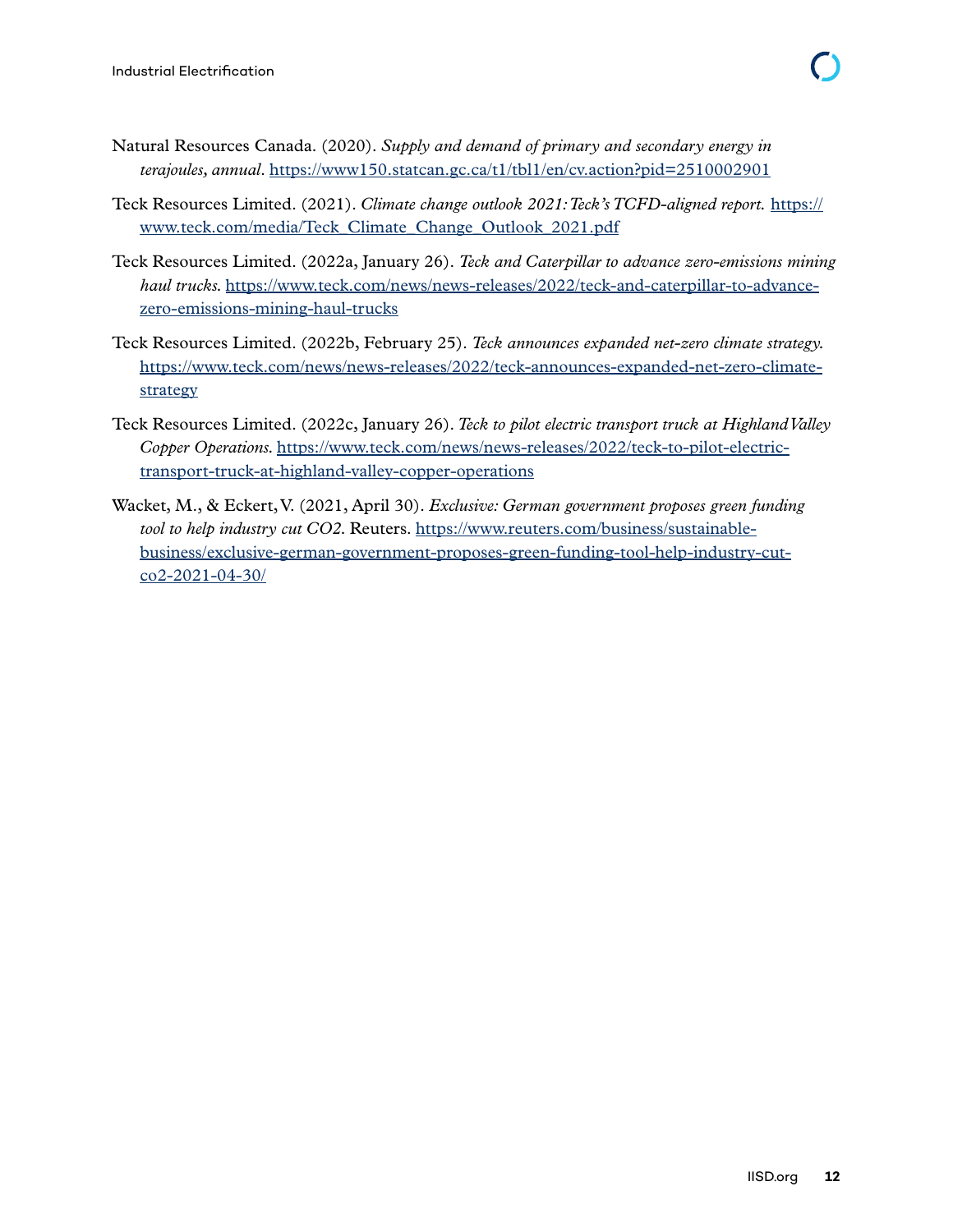## <span id="page-16-0"></span>**Annex 1. Electrifying Canada**

#### **Members**

- Richard Florizone President and CEO, IISD (co-chair)
- Susan McGeachie Head, BMO Climate Institute (co-chair)
- Chris Adachi Director, Climate Change, Teck Resources
- James Brewer Vice President of Corporate Strategy and Business Development, OPG
- Philippe Dunsky President, Dunsky Energy + Climate Advisors
- Niilo Edwards Executive Director, First Nations Major Projects Coalition
- Colleen Giroux-Schmidt Vice President, Corporate Relations, Innergex Renewable Energy Inc.
- Grant Isaac Chief Financial Officer, Cameco
- Bruce Lourie President, Ivey Foundation
- Michael Torrance Vice President, Chief Sustainability Officer, BMO Financial Group

#### **Secretariat**

- Jane McDonald Project Director
- Stephanie Cairns Project Coordinator
- Philippe Dunsky Research Lead
- Dan Woynillowicz Communications Lead
- Mathieu Lévesque Research Coordinator
- Richard Bridle Research Support
- Vanessa Farquharson Communications
- Bill Hamlin Stakeholder relations

#### **Advisors to the Electrifying Canada task force**

- Ita Kettleborough, Energy Transitions Commission
- Philip Lake, Energy Transitions Commission